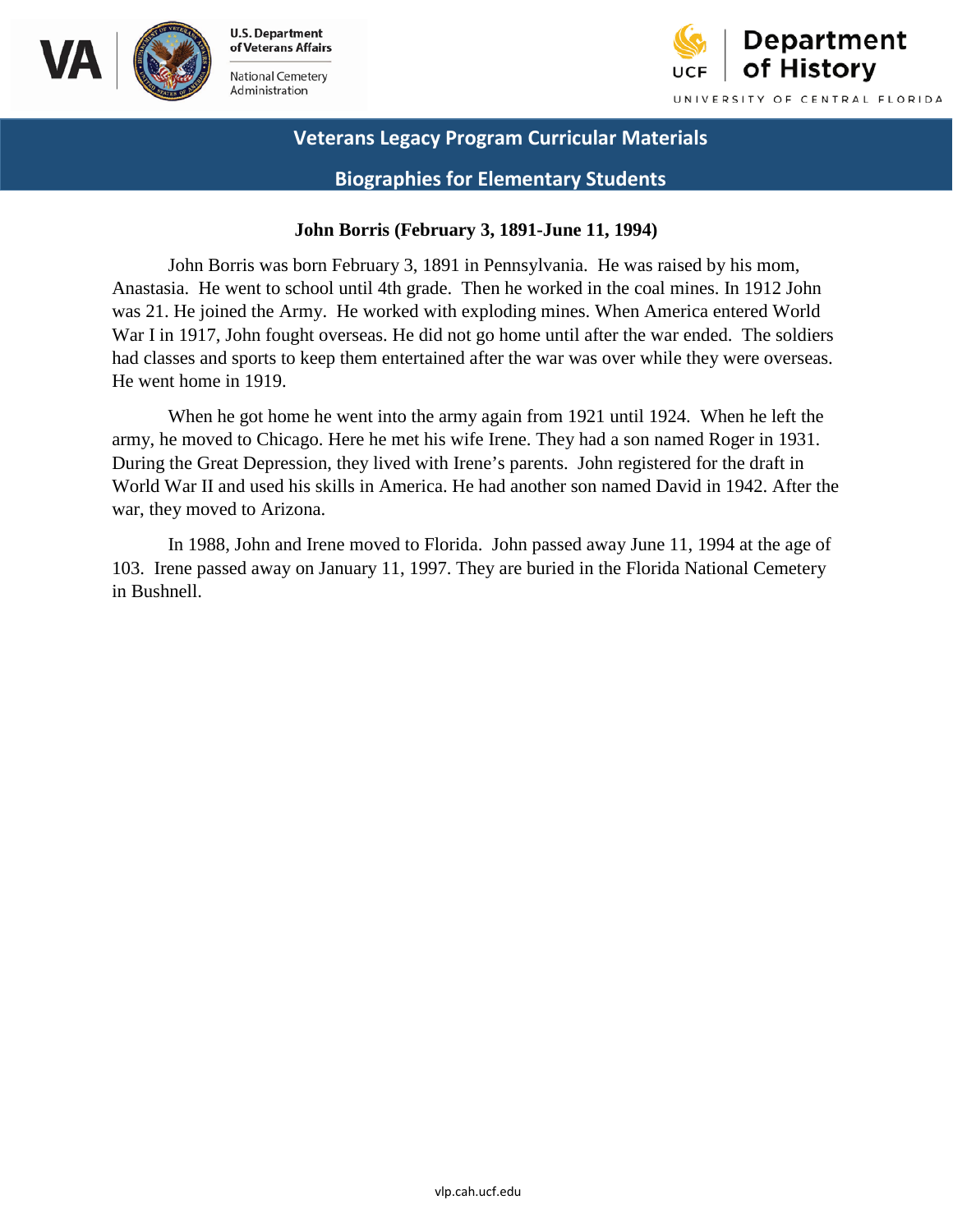



### **Biographies for Elementary Students**

#### **Henry Cavicchi (September 4, 1896 – July 30, 1991)**

 He moved from Italy to America. There were a lot of Italian immigrants. Henry's mom was submarines in World War II. When Henry was young, he worked at his dad's store. Henry Cavicchi was born September 4, 1896 in New York. His dad was named Ercole. named Elmina. She moved to America from Canada. Henry's dad started his own business. He made an invention to polish stone floors. He also invented a way to keep ships safe from German

Henry registered for the draft in June 1918. He was in the Navy. He worked with planes. Airplanes would become very important by World War II. After the war Henry went home to Massachusetts. He married Emily Sussex in 1922. Henry and Emily had four girls and one boy. Henry worked with his brothers at his dad's store. In 1942, Henry signed up for the Old Man's Draft, but he did not fight. He retired with his wife in Florida. Henry died in 1991. He was 94. Emily died in 1993. She was 91.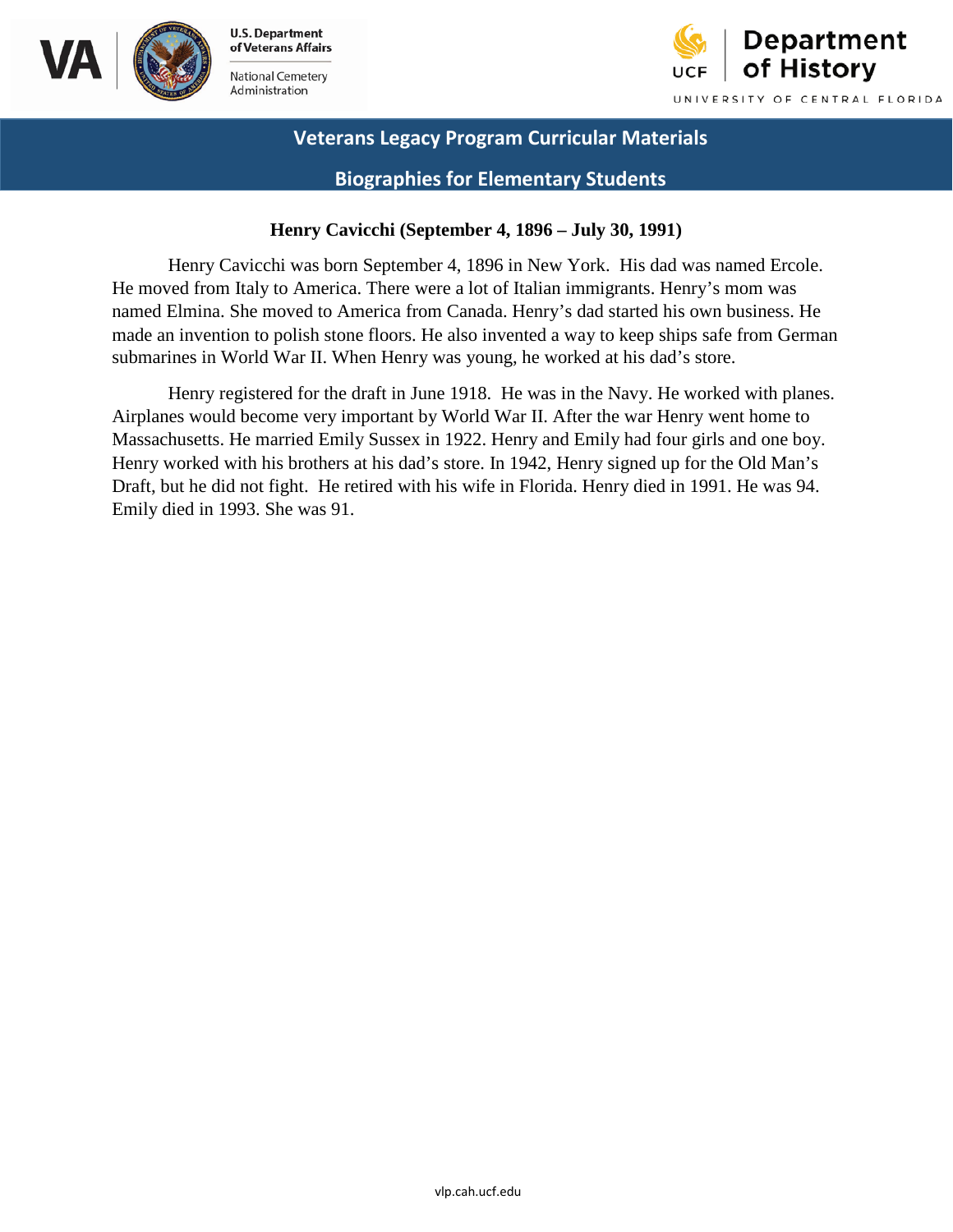



### **Biographies for Elementary Students**

#### **Edward Patrick Connolly (October 31, 1922-September 7, 1995)**

 Edward Connolly was born in 1922 in Boston, Massachusetts. His parents were named John and Emily. His dad worked as a police officer and his mom stayed at home. His father became well known for stopping a thief who stole from women. In March of 1930, his dad died. Edward's oldest sister Anna became the head of the house when their mother died. She worked as a librarian. Some of his other siblings worked as clerks.

Edward signed up for the Marine Corps in 1941 after the US joined WWII. He fought in the Pacific. In 1945 when he was 23, he finished his service with the rank of corporal. After the war, he went back to Massachusetts. He married Thelma Snell. They had two boys, Kevin and Mark. Edward chose to become a police detective like his father. In 1955 he was hurt trying to stop a robbery of a theater. He caught the thieves even though he was hurt. Edward retired from the force after this. The city of Boston saw him as a hero for stopping this crime. He retired and moved to Florida in 1982. He passed away on September 7, 1995. He is buried in the Florida National Cemetery in Bushnell.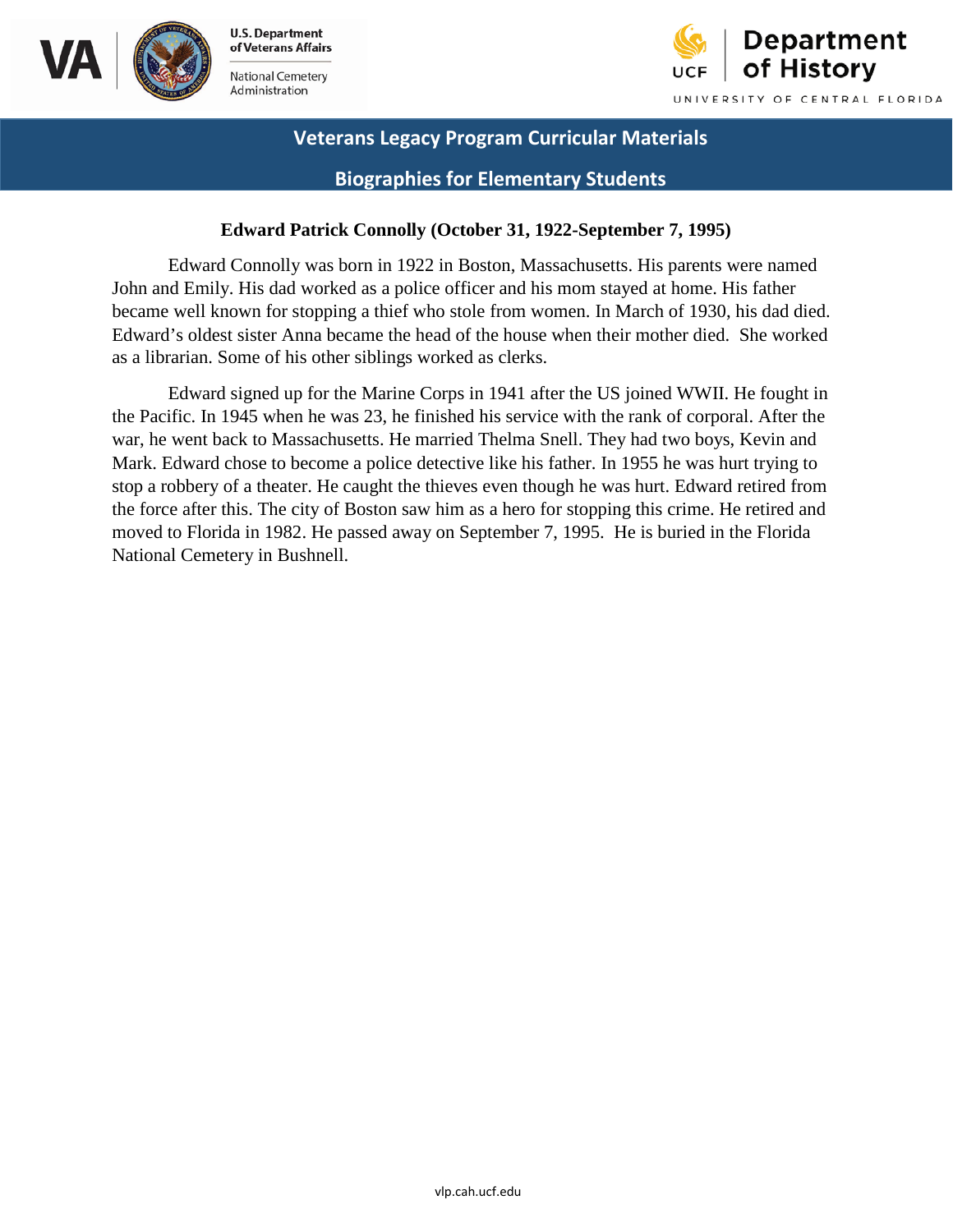



**Biographies for Elementary Students** 

#### **Rufe Goins (September 23, 1894 - December 25, 1988)**

Rufe Goins was born in 1894 in Tennessee. Rufe had seven brothers and sisters and he was the second youngest child. Rufe grew up on a farm and learned how to read and write. When Rufe turned 21, he joined the army. He helped America fight against Mexico. Then he was sent home, but when America went to war in World War I, Rufe joined again. After the war, Rufe got married and had two boys. Rufe worked in a steel mill during the Great Depression. When Rufe and his wife got old, they moved to Florida.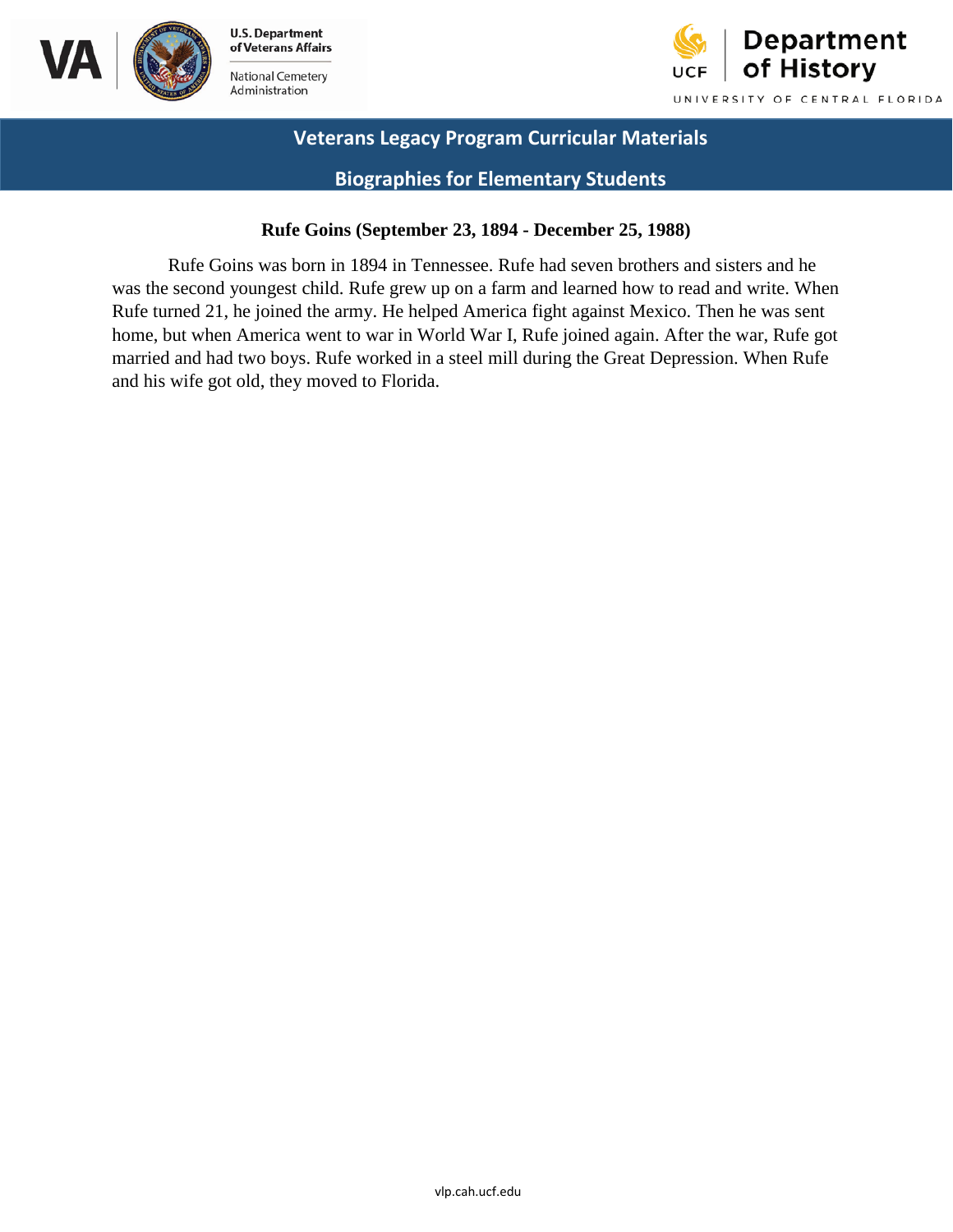



### **Biographies for Elementary Students**

### **William Otto Grupp (April 1, 1901-November 17, 1988)**

William Otto Grupp was born in 1901 in America. Both of William's parents were born in Germany. William joined the Navy during World War I so he could help America win the war. During World War I, America fought against Germany. After the war, not many people liked the Germans so many people would become more American by changing their names. William's family did not do this because they were proud to be American and German. William got married and had two daughters. William worked for a German drink company. Working for this company allowed William's family to be proud of their German background. William worked for this company until he was old and moved to Florida. William died in Florida.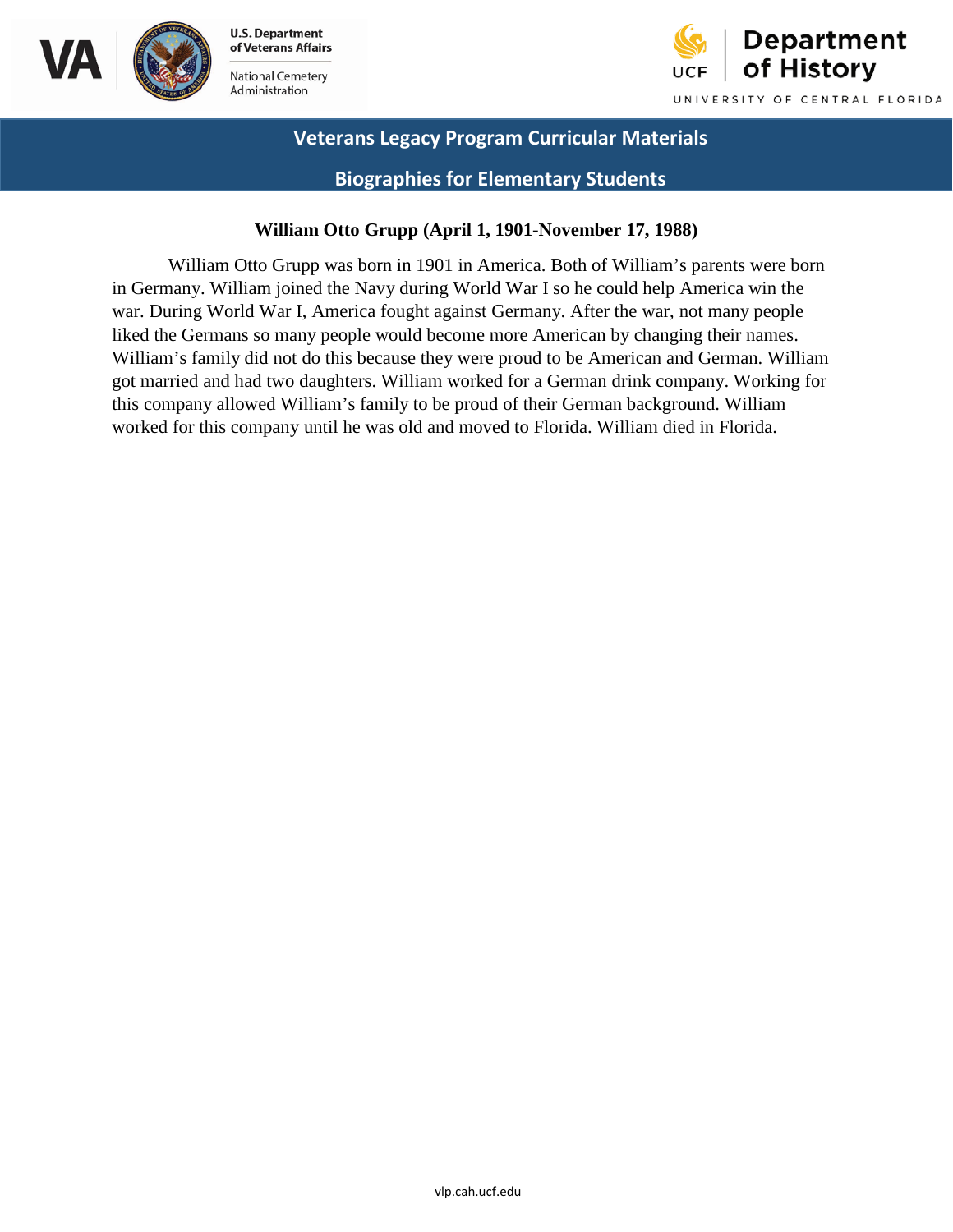



**Biographies for Elementary Students** 

### **Archie Hawkins (February 12, 1902 - February 27, 1989)**

 Archie Hawkins was born in 1902. This was about forty years after slavery ended. When twenty-one so he could join the military. Finally, Archie got picked. Archie was little, he could not read or write. He worked on a farm. America went to war when Archie was only fifteen years old. During this time, many black people wanted to be treated better so they signed up for the war. Archie had to lie about his birthday and tell people he was

 Archie became a gardener and had a family. Now, Archie is in the Florida National Cemetery, When the war ended, Archie and other black people were not treated nice. There was a party for the people who were in the war but Archie could not go because of the color of his skin. where his family can still go visit him.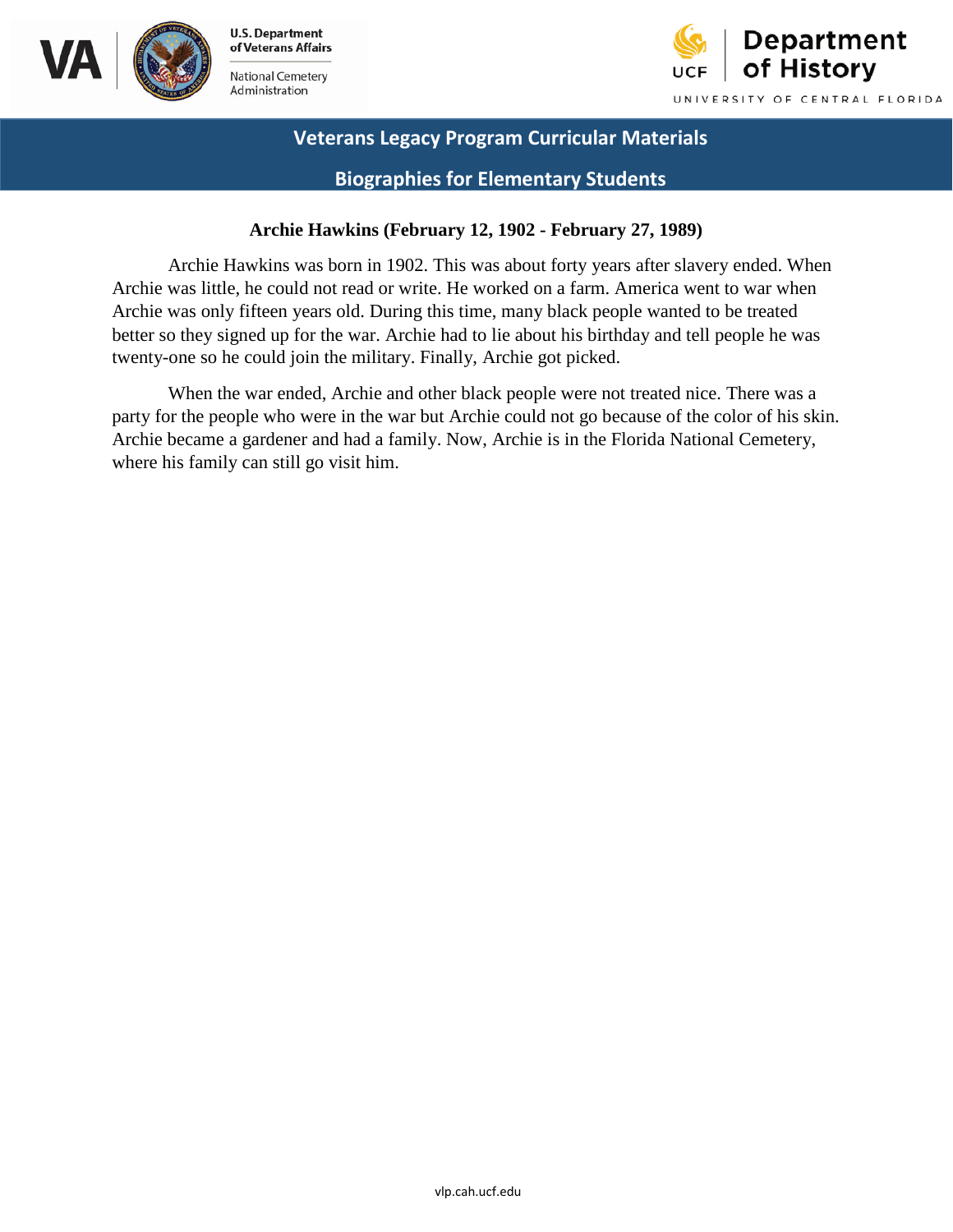



### **Biographies for Elementary Students**

### **Earl J. LaPan (August 24, 1908 - February 19, 1996)**

 In 1908, Earl J. LaPan was born in Massachusetts. Earl was a famous painter in South not have jobs. Earl got a job as an artist. When World War II started, Earl had to stop making art Florida. He moved to Florida during the Great Depression, a time when a lot of Americans did and had to become a soldier. When the war was over, he came back to Florida and started making statues. He made one statue of two horses that was ten feet tall. Earl J. LaPan served his country in World War II, but he went on to become a famous sculptor and painter after the war. Many of his pieces of art are left behind today in Florida.